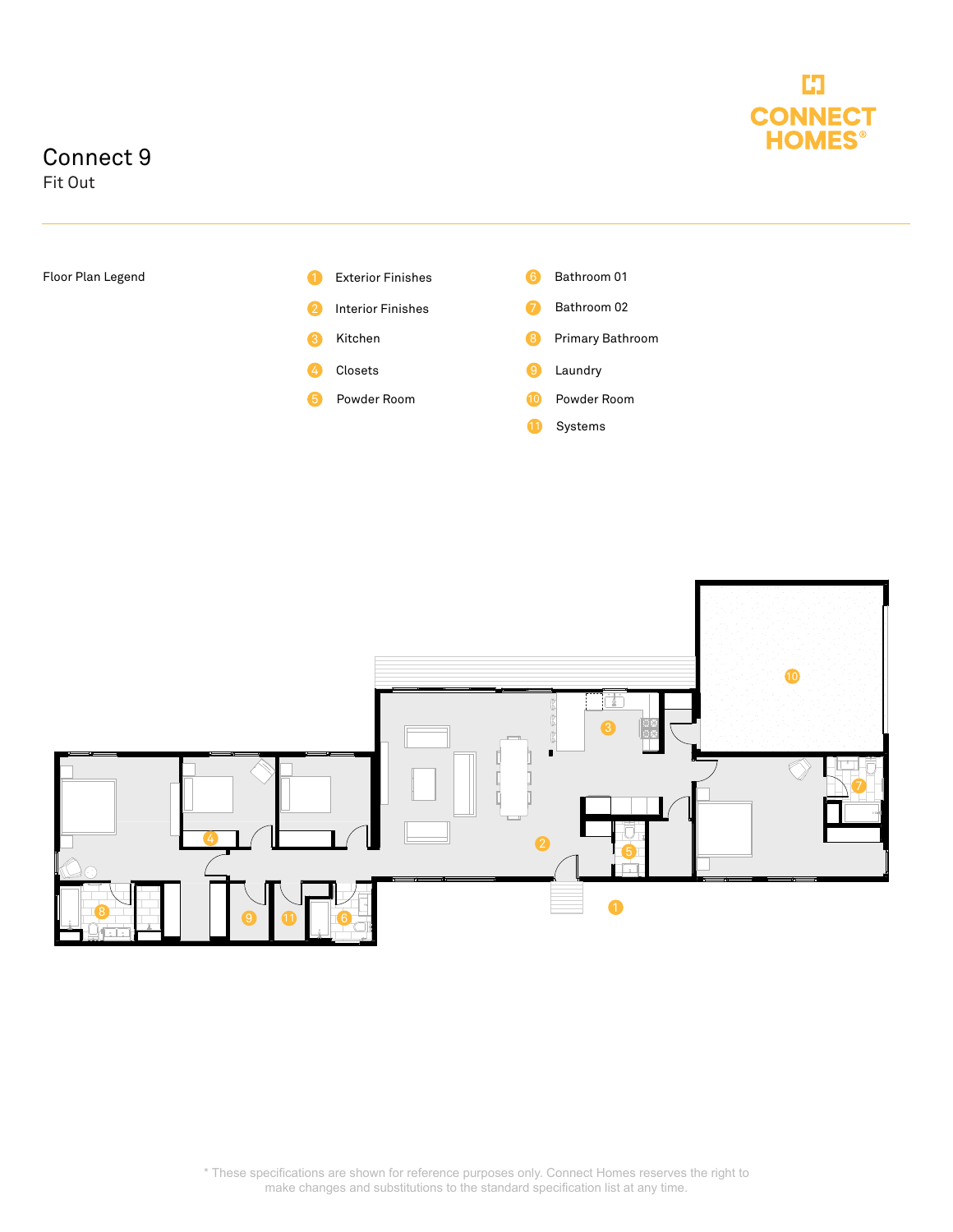|                               |                                        |                           | <b>CONNECT</b><br><b>HOMES®</b>                                                                                                                                                            |
|-------------------------------|----------------------------------------|---------------------------|--------------------------------------------------------------------------------------------------------------------------------------------------------------------------------------------|
| Connect 9<br>Fit-Out          |                                        |                           | Included Option in Base Price                                                                                                                                                              |
|                               |                                        |                           | Upgrade Option at Additional Cost                                                                                                                                                          |
|                               |                                        |                           | NOTE: PRODUCT MODEL STANDARDS ARE SUBJECT TO CHANGE BASED ON<br>AVAILABILITY IN TIME OF PRODUCTION. ADDITIONALLY, ANY UPGRADES BEYOND<br>CONNECT HOMES STANDARDS MAY CAUSE FURTHER DELAYS. |
| <b>Exterior Finishes</b><br>1 | <b>Steel Frames</b>                    | X                         | Heavy Gauge Steel Frame Module; The basis for prefab system                                                                                                                                |
|                               | <b>Metal Siding</b>                    | X                         | 1" T4 Profile, Kynar Finish, [Standard Color]<br>1" T4 Profile, Kynar Finish, [Upgrade Color]                                                                                              |
|                               | <b>Wood Siding</b>                     | $\boldsymbol{\mathsf{X}}$ | STK Cedar 1x6 T&G, Sherwin-Williams WoodScapes Semi-Transparent or Solid<br>Stain, [Color]                                                                                                 |
|                               | <b>Metal Trim</b>                      | $\boldsymbol{\mathsf{X}}$ | Kynar Finish, to match Siding Color<br>Upgrade: [Other Color]                                                                                                                              |
|                               | Decking                                | $\boldsymbol{\mathsf{X}}$ | Fijian Mahogany, with Sherwin-Williams SuperDeck Semi-Transparent or Solid<br>Stain, [Color]<br>Upgrade: Trex Composite Decking, [Line], [Color]                                           |
|                               | Exterior Doors,<br>Windows             | $\boldsymbol{\mathsf{X}}$ | All Weather Architectural Aluminum Doors & Windows, Finish: Bronze Anodized,<br>Class I<br>Upgrade: Windows to Doors, Additional Windows/Doors, Changed Windows/Doors<br><b>Types</b>      |
|                               | Awnings                                | $\pmb{\mathsf{X}}$        | None<br>Aluminum Powder Coated Assembly, [Size], [Color]                                                                                                                                   |
|                               | <b>Connect Covered Deck</b>            | $\boldsymbol{\mathsf{X}}$ | None<br>320 SF covered deck module                                                                                                                                                         |
|                               | <b>Connect Covered Deck</b><br>Ceiling | $\pmb{\times}$            | STK Cedar 1x6 T&G, Sherwin-Williams WoodScapes Semi-Transparent or Solid<br>Stain, [Color]                                                                                                 |
|                               | <b>Exterior Ceiling Light</b>          | $\boldsymbol{\mathsf{X}}$ | None<br>Upgrade: Kuzco Lamar EC19408 Outdoor LED Downlight, Black                                                                                                                          |
|                               | <b>Exterior Wall Light</b>             | X                         | Hinkley Atlantis 1646 Outdoor LED Downlight, Satin Black                                                                                                                                   |
|                               | <b>Outdoor Receptacle</b>              | $\boldsymbol{\mathsf{x}}$ | Taymac Weatherproof Cover, Finish: Grey                                                                                                                                                    |
|                               | Roof Material                          | X                         | 60 Mil Single Ply Membrane, White                                                                                                                                                          |

E3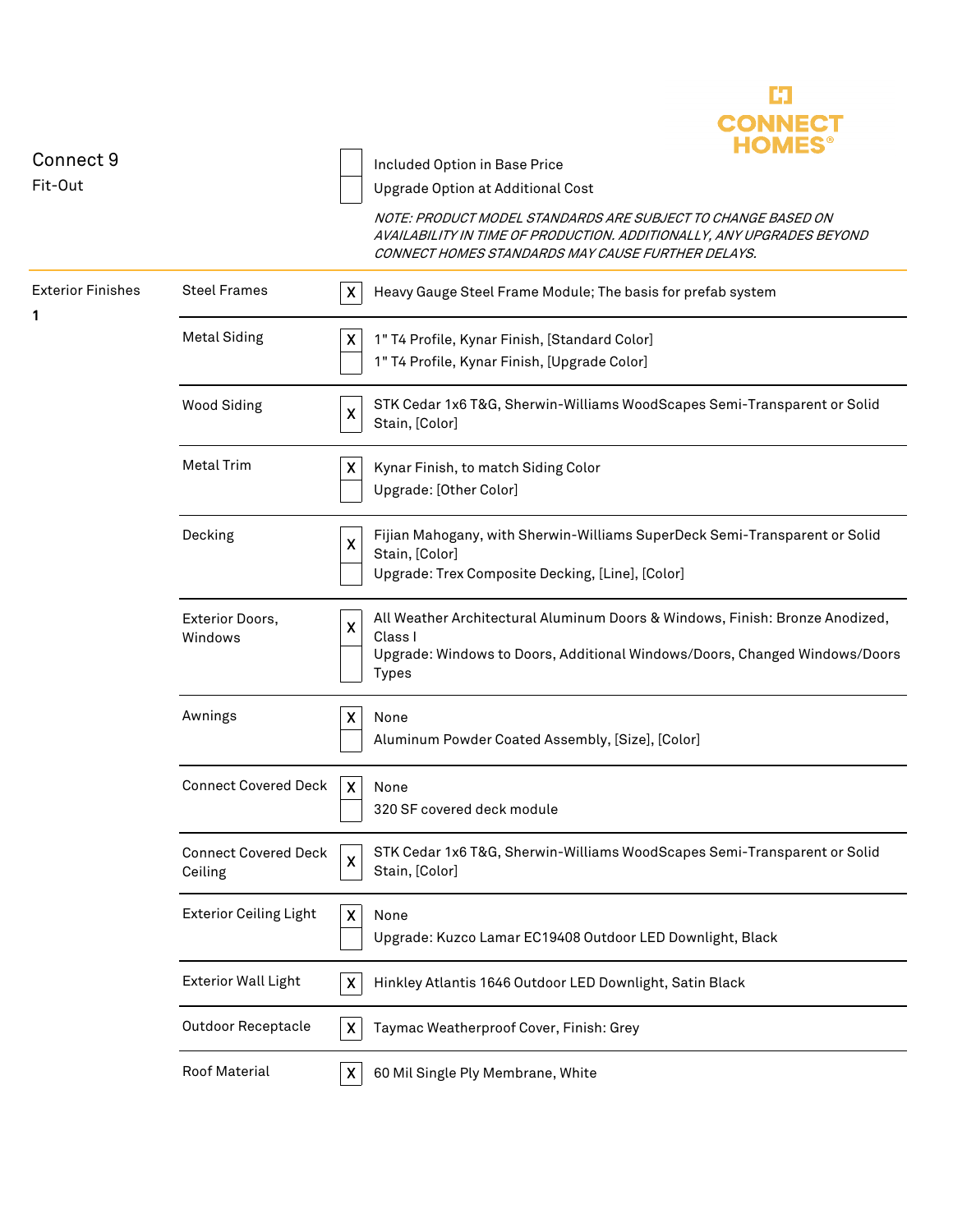| Connect 9<br>Fit-Out          |                            | CONNEC<br><b>HOMES</b><br>Included Option in Base Price<br>Upgrade Option at Additional Cost<br>NOTE: PRODUCT MODEL STANDARDS ARE SUBJECT TO CHANGE BASED ON<br>AVAILABILITY IN TIME OF PRODUCTION. ADDITIONALLY, ANY UPGRADES BEYOND<br>CONNECT HOMES STANDARDS MAY CAUSE FURTHER DELAYS. |
|-------------------------------|----------------------------|--------------------------------------------------------------------------------------------------------------------------------------------------------------------------------------------------------------------------------------------------------------------------------------------|
| <b>Interior Finishes</b><br>2 | Ceiling Height             | $8' - 53/4"$<br>$\mathsf{X}$<br>Upgrade: 8' - 11 3/4"                                                                                                                                                                                                                                      |
|                               | Flooring                   | Reward Flooring, Costa or Crown Collection, [Finish]<br>$\mathsf{X}$                                                                                                                                                                                                                       |
|                               | <b>Wall Paint Cover</b>    | X.<br>Sherwin-Williams, Pure White SW 7005<br>Upgrade: [Other Color]                                                                                                                                                                                                                       |
|                               | <b>Interior Door Lever</b> | $\mathsf{X}$<br>Omnia, Brushed Stainless Steel                                                                                                                                                                                                                                             |
|                               | Recessed Lighting          | X<br>Recessed LED, White Trim, White Baffle                                                                                                                                                                                                                                                |
|                               | <b>Dimmers</b>             | Lutron Caseta WiFi dimmers at Living, Dining, and Kitchen; Standard switches in<br>$\pmb{\mathsf{X}}$<br>all other rooms                                                                                                                                                                   |
|                               | Outlets, Data Jacks        | $\mathsf{X}$<br>Leviton Decora Series, White                                                                                                                                                                                                                                               |
| Kitchen<br>3                  | Countertops                | X<br>Caesarstone, Group A: [Color]<br>Upgrade: [Other Group]                                                                                                                                                                                                                               |
|                               | Backsplash                 | X<br>Daltile Linear 2x8, Stacked Bond, Vertical, Finish:<br>Upgrade: Daltile Classic 2x8, Stacked Bond, Vertical, Finish:                                                                                                                                                                  |
|                               | Casework                   | $\mathsf{x}$<br>IKEA Sektion, Häggeby White Fronts, Billsbro Handles<br>Upgrade: [Other IKEA Fronts]                                                                                                                                                                                       |
|                               | Range                      | X<br>KitchenAid Pro Series 30" 5-Burner Gas Range, Stainless Steel (KSGG700ESS)<br>Upgrade: [Other Model]                                                                                                                                                                                  |
|                               | Refrigerator               | X<br>KitchenAid Pro Series 20cu/ft, Stainless Steel (KRFC300ESS or current)<br>Upgrade: [Other Make, Model]                                                                                                                                                                                |
|                               | <b>Hood Vent</b>           | X<br>IKEA Utdragbar Under Cabinet 30-inch Hood Extractor<br>Upgrade: [Other Make, Model]                                                                                                                                                                                                   |
|                               | Dishwasher                 | KitchenAid Pro Series 46 dBA, Stainless Steel (KDTE104ESS or current)<br>X<br>Upgrade: [Other Make, Model]                                                                                                                                                                                 |

E3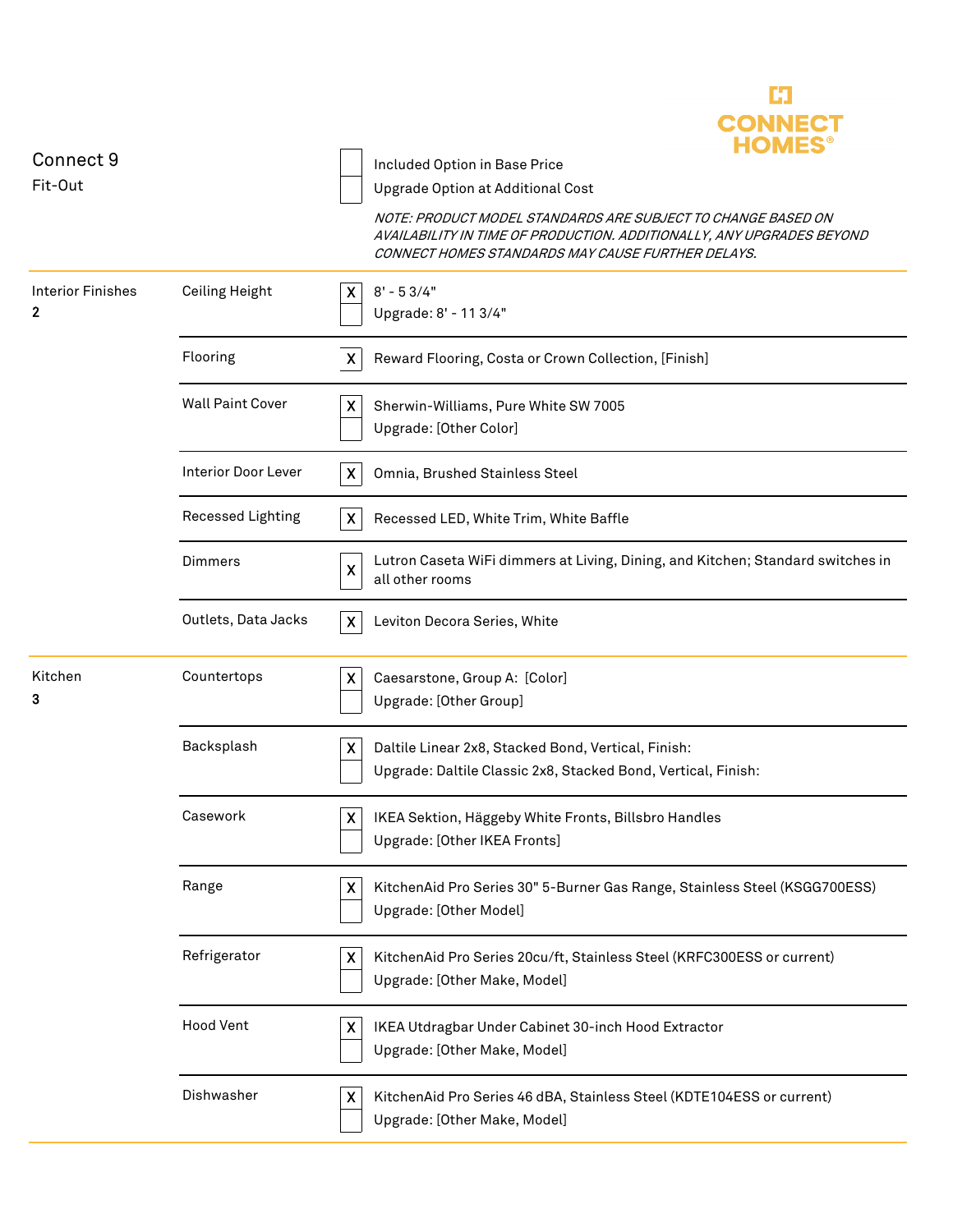|                  |                         | CONNEC                                                                                                                                                                                                         |
|------------------|-------------------------|----------------------------------------------------------------------------------------------------------------------------------------------------------------------------------------------------------------|
| Connect 9        |                         | Included Option in Base Price                                                                                                                                                                                  |
| Fit-Out          |                         | <b>Upgrade Option at Additional Cost</b>                                                                                                                                                                       |
|                  |                         | NOTE: PRODUCT MODEL STANDARDS ARE SUBJECT TO CHANGE BASED ON<br>AVAILABILITY IN TIME OF PRODUCTION. ADDITIONALLY, ANY UPGRADES BEYOND<br>CONNECT HOMES STANDARDS MAY CAUSE FURTHER DELAYS.                     |
| Kitchen<br>3     | Garbage Disposal        | InSinkErator Evolution Compact with Air Switch<br>X                                                                                                                                                            |
|                  | Kitchen Sink            | $\boldsymbol{\mathsf{X}}$<br>Kraus 30" Undermount Sink, Stainless Steel (KHU100-30)<br>Upgrade: [Other Make, Finish]                                                                                           |
|                  | Faucet                  | X<br>Grohe Concetto Single-Handle Kitchen Faucet (#31453001), Chrome<br>Upgrade: [Other Make, Finish]                                                                                                          |
|                  | Kitchen Island          | $\boldsymbol{\mathsf{X}}$<br>Kitchen Island Knee Wall Finish: Painted Drywall<br>Upgrade: Wood Flooring Finish                                                                                                 |
| Closets<br>4     | Entry                   | X<br><b>IKEA Pax Wardrobe: Forsand White</b><br>IKEA Pax Wardrobe: [Other Finish]                                                                                                                              |
|                  | Bedrooms                | IKEA Pax Wardrobe: Forsand White<br>X<br>IKEA Pax Wardrobe: [Other Finish]                                                                                                                                     |
| Powder Room<br>5 | Sink & Vanity           | IKEA Odensvik 24 3/4" Single Sink with Godmorgon 23 5/8" Two-Drawer Vanity,<br>$\pmb{\mathsf{X}}$<br>High Gloss White<br>Upgrade: [Other Size, Finish]                                                         |
|                  | <b>Sink Faucet</b>      | X<br>Grohe Concetto Single-Handle Bathroom Faucet, S-Size, Chrome (#3427000A)<br>Upgrade: [Other Model]                                                                                                        |
|                  | <b>Mirrored Cabinet</b> | $\boldsymbol{\mathsf{X}}$<br>IKEA Storjorm 2-Door 23-5/8" Mirror Cabinet with Built in Vanity Lights<br>Upgrade: Robern M-Series Medicine Cabinet [Model, Size] with Artemide Basic<br>Bath Strip Light [Size] |
|                  | Dual Flush Toilet       | X<br>Eago TB351, White<br>Upgrade: Duravit Starck 3 Wall-Mounted Toilet (222509 or current)                                                                                                                    |
|                  | <b>Towel Bar</b>        | X<br>Grohe Essentials 18" Towel Rail, Chrome (40688001)                                                                                                                                                        |
|                  | <b>Tissue Holder</b>    | $\boldsymbol{\mathsf{X}}$<br>Nameek's Toilet Paper Holder, Chrome (NCB67)                                                                                                                                      |

C)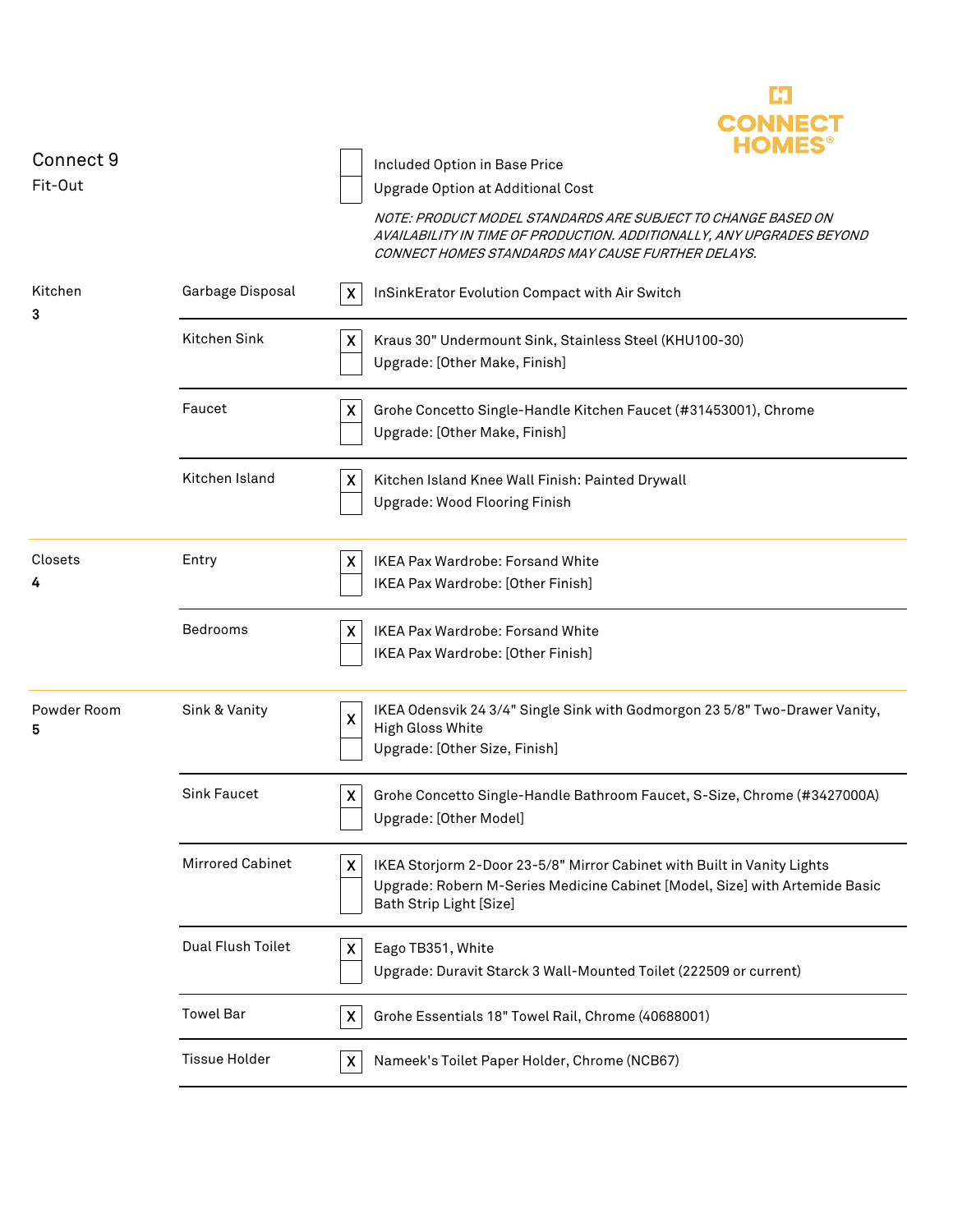|                  |                         | <b>CONNECT</b><br><b>HOMES</b>                                                                                                                                                             |
|------------------|-------------------------|--------------------------------------------------------------------------------------------------------------------------------------------------------------------------------------------|
| Connect 9        |                         | Included Option in Base Price                                                                                                                                                              |
| Fit-Out          |                         | Upgrade Option at Additional Cost                                                                                                                                                          |
|                  |                         | NOTE: PRODUCT MODEL STANDARDS ARE SUBJECT TO CHANGE BASED ON<br>AVAILABILITY IN TIME OF PRODUCTION. ADDITIONALLY, ANY UPGRADES BEYOND<br>CONNECT HOMES STANDARDS MAY CAUSE FURTHER DELAYS. |
| Powder Room<br>5 | <b>Floor Tile</b>       | X<br>Daltile Portfolio, 12x24, Running Bond (1/3 staggered), Matte [Color]                                                                                                                 |
|                  |                         | Daltile Formula, 12x24, Running Bond (1/3 staggered), Matte [Color]                                                                                                                        |
|                  | Bath Fan                | $\boldsymbol{\mathsf{X}}$<br>Broan (or equal) Recessed, White Trim                                                                                                                         |
| Bathroom 01<br>6 | Sink & Vanity           | IKEA Odensvik 32 5/8" Single Sink, with Godmorgon 31 1/2" Two-Drawer Vanity,<br>$\boldsymbol{\mathsf{X}}$<br><b>High Gloss White</b><br>Upgrade: [Other Size, Finish]                      |
|                  | <b>Sink Faucet</b>      | X<br>Grohe Concetto Single-Handle Bathroom Faucet, S-Size, Chrome (#3427000A)<br>Upgrade: [Other Model]                                                                                    |
|                  | <b>Mirrored Cabinet</b> | X<br>IKEA Storjorm 2-Door 31-1/2" Mirror Cabinet with Built in Vanity Lights<br>Upgrade: Robern M-Series Medicine Cabinet [Model, Size] with Artemide Basic<br>Bath Strip Light [Size]     |
|                  | Dual Flush Toilet       | Eago TB351, White<br>X<br>Upgrade: Duravit Starck 3 Wall-Mounted Toilet (222509 or current)                                                                                                |
|                  | Bathtub                 | X<br>Mirabelle Sitka 60"x32", White                                                                                                                                                        |
|                  | Shower Set              | Relexa Plus 65 Shower Head 1 Spray w/ Tubular Shower Arm & Concetto Pressure<br>X<br>Balance Valve Trimset, Starlight Chrome<br>Upgrade: Other Model                                       |
|                  | <b>Tub Spout</b>        | X<br>Grohe Concetto Bath Spout, Chrome (#13275001)<br>Upgrade: [Other]                                                                                                                     |
|                  | Shower Rod              | X<br>IKEA Hornen Shower Curtain Rod, 47"-79", Chrome                                                                                                                                       |
|                  | <b>Towel Bar</b>        | X<br>Grohe Essentials 18" Towel Rail, Chrome (40688001)                                                                                                                                    |
|                  | <b>Tissue Holder</b>    | X<br>Nameek's Toilet Paper Holder, Chrome (NCB67)                                                                                                                                          |
|                  | <b>Floor Tile</b>       | X<br>Daltile Portfolio, 12x24, Running Bond (1/3 staggered), Matte [Color]<br>Daltile Formula, 12x24, Running Bond (1/3 staggered), Matte [Color]                                          |

Ľ3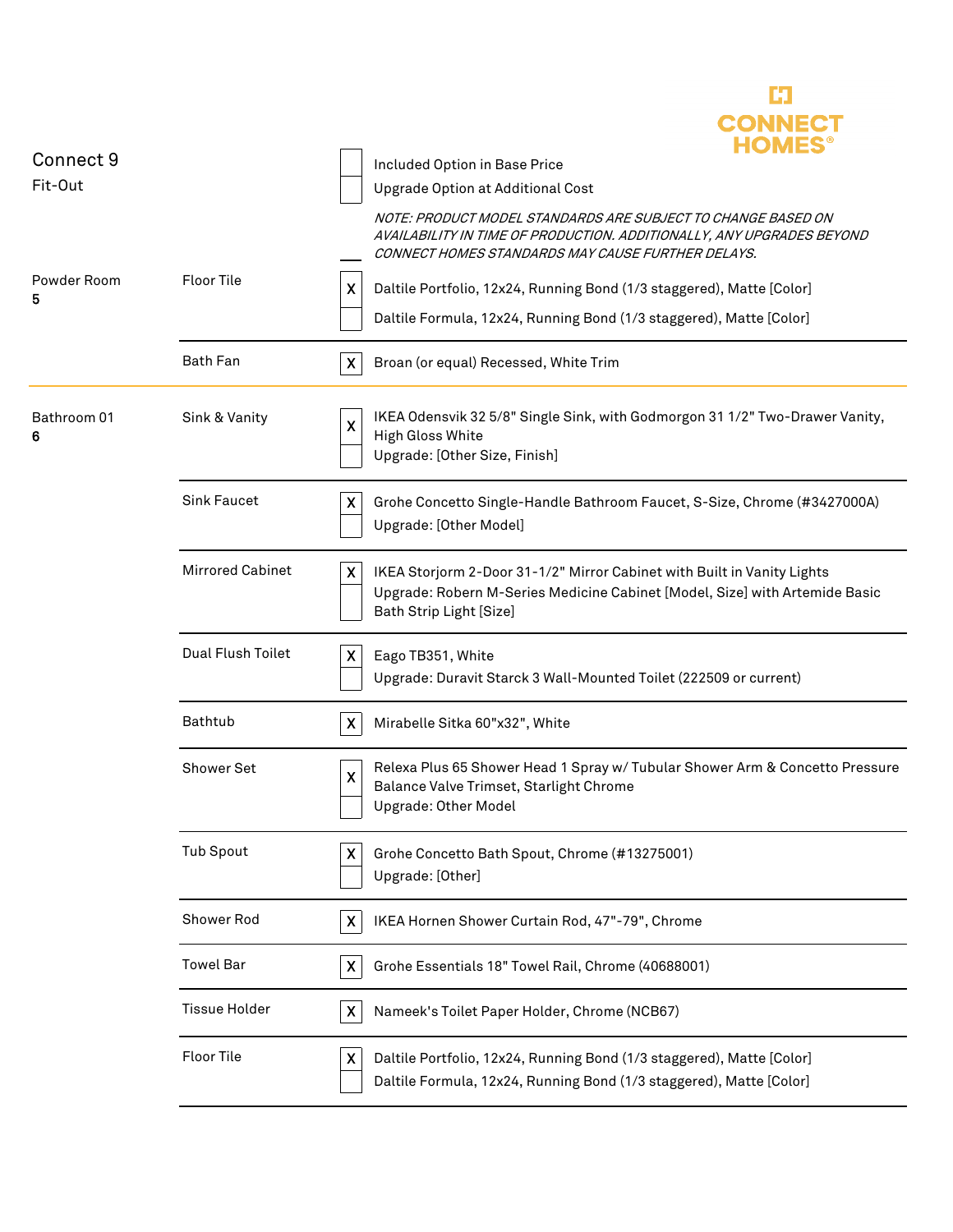|                  |                          | <b>CONNECT</b><br><b>HOMES</b>                                                                                                                                                             |
|------------------|--------------------------|--------------------------------------------------------------------------------------------------------------------------------------------------------------------------------------------|
| Connect 9        |                          | Included Option in Base Price                                                                                                                                                              |
| Fit-Out          |                          | Upgrade Option at Additional Cost                                                                                                                                                          |
|                  |                          | NOTE: PRODUCT MODEL STANDARDS ARE SUBJECT TO CHANGE BASED ON<br>AVAILABILITY IN TIME OF PRODUCTION. ADDITIONALLY, ANY UPGRADES BEYOND<br>CONNECT HOMES STANDARDS MAY CAUSE FURTHER DELAYS. |
| Bathroom 01<br>6 | <b>Bathtub Wall Tile</b> | X<br>Daltile Linear 4x12, Running Bond, Horizontal, Finish:                                                                                                                                |
|                  |                          | Upgrade: Daltile Linear 4x12, Running Bond, Horizontal, Finish:<br>Upgrade: Daltile Classic 4x12, Running Bond, Horizontal, Finish:                                                        |
|                  | <b>Bath Fan</b>          | X<br>Broan (or equal) Recessed, White Trim                                                                                                                                                 |
| Bathroom 02<br>7 | Sink & Vanity            | IKEA Odensvik 32 5/8" Single Sink, with Godmorgon 31 1/2" Two-Drawer Vanity,<br>$\mathsf{X}$<br>High Gloss White<br>Upgrade: [Other Size, Finish]                                          |
|                  | <b>Sink Faucet</b>       | X<br>Grohe Concetto Single-Handle Bathroom Faucet, S-Size, Chrome (#3427000A)<br>Upgrade: [Other Model]                                                                                    |
|                  | <b>Mirrored Cabinet</b>  | X<br>IKEA Storjorm 2-Door 31-1/2" Mirror Cabinet with Built in Vanity Lights<br>Upgrade: Robern M-Series Medicine Cabinet [Model, Size] with Artemide Basic<br>Bath Strip Light [Size]     |
|                  | Dual Flush Toilet        | Eago TB351, White<br>X<br>Upgrade: Duravit Starck 3 Wall-Mounted Toilet (222509 or current)                                                                                                |
|                  | Bathtub                  | Mirabelle Sitka 60"x32", White<br>X                                                                                                                                                        |
|                  | Shower Set               | Relexa Plus 65 Shower Head 1 Spray w/ Tubular Shower Arm & Concetto Pressure<br>X<br>Balance Valve Trimset, Starlight Chrome<br>Upgrade: Other Model                                       |
|                  | <b>Tub Spout</b>         | Grohe Concetto Bath Spout, Chrome (#13275001)<br>X.<br>Upgrade: [Other]                                                                                                                    |
|                  | Shower Rod               | X<br>IKEA Hornen Shower Curtain Rod, 47"-79", Chrome                                                                                                                                       |
|                  | <b>Towel Bar</b>         | X<br>Grohe Essentials 18" Towel Rail, Chrome (40688001)                                                                                                                                    |
|                  | <b>Tissue Holder</b>     | X<br>Nameek's Toilet Paper Holder, Chrome (NCB67)                                                                                                                                          |
|                  |                          |                                                                                                                                                                                            |

J.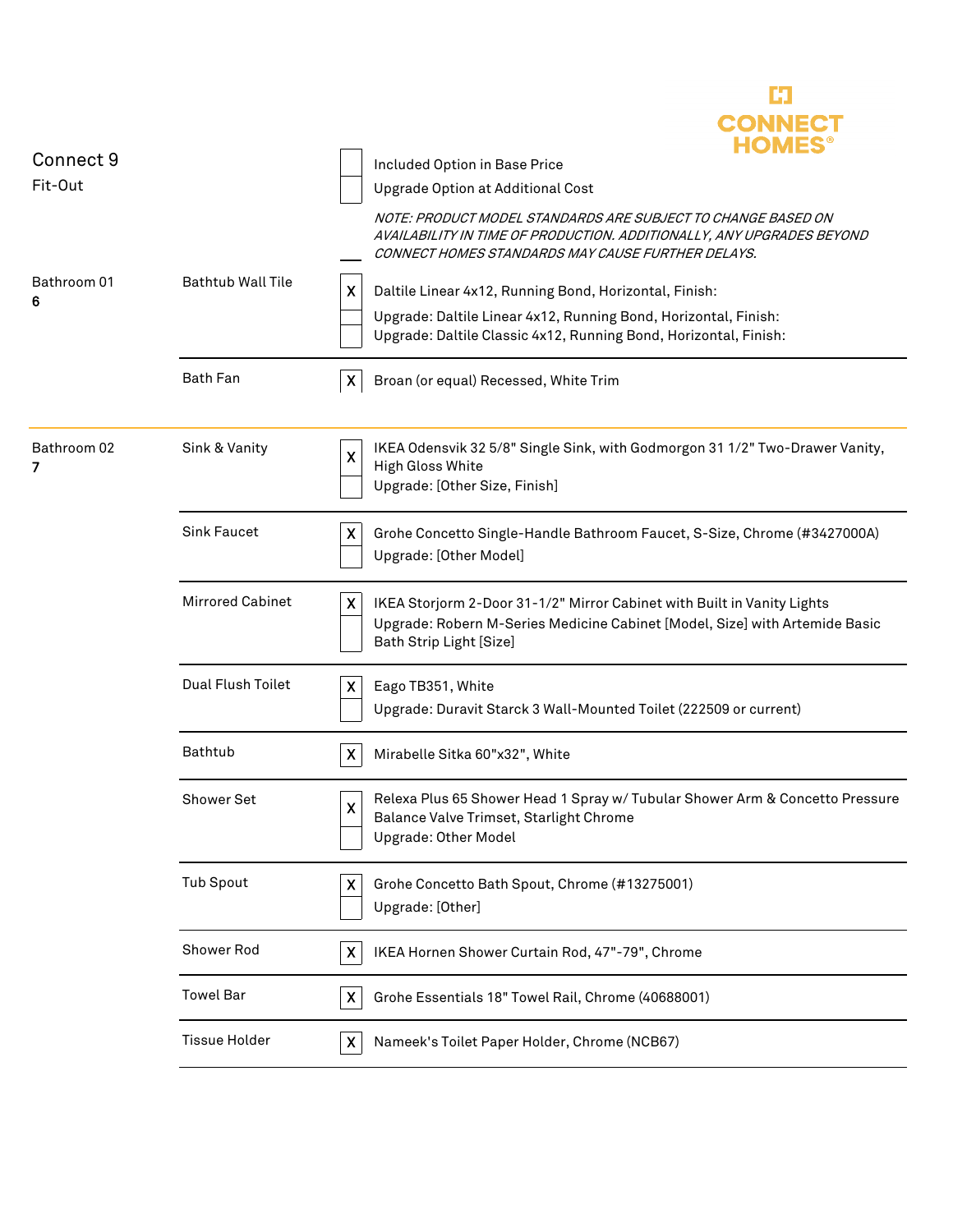|                  |                          | <b>CONNECT</b>                                                                                                                                                                                      |
|------------------|--------------------------|-----------------------------------------------------------------------------------------------------------------------------------------------------------------------------------------------------|
| Connect 9        |                          | Included Option in Base Price                                                                                                                                                                       |
| Fit-Out          |                          | <b>Upgrade Option at Additional Cost</b>                                                                                                                                                            |
|                  |                          | NOTE: PRODUCT MODEL STANDARDS ARE SUBJECT TO CHANGE BASED ON<br>AVAILABILITY IN TIME OF PRODUCTION. ADDITIONALLY, ANY UPGRADES BEYOND<br>CONNECT HOMES STANDARDS MAY CAUSE FURTHER DELAYS.          |
| Bathroom 02<br>7 | <b>Floor Tile</b>        | Daltile Portfolio, 12x24, Running Bond (1/3 staggered), Matte [Color]<br>X.<br>Daltile Formula, 12x24, Running Bond (1/3 staggered), Matte [Color]                                                  |
|                  | <b>Bathtub Wall Tile</b> | Daltile Linear 4x12, Running Bond, Horizontal, Finish:<br>X.<br>Upgrade: Daltile Linear 4x12, Running Bond, Horizontal, Finish:<br>Upgrade: Daltile Classic 4x12, Running Bond, Horizontal, Finish: |
|                  | <b>Bath Fan</b>          | $\mathsf{X}$<br>Broan (or equal) Recessed, White Trim                                                                                                                                               |
| Primary Bathroom | Sink & Vanity            | IKEA Odensvik 48 3/8" Double Sink, with Godmorgon 47 1/4" Four-Drawer Vanity,<br>$\overline{\mathsf{x}}$<br><b>High Gloss White</b><br>Upgrade: [Other Size, Finish]                                |
|                  | <b>Sink Faucet</b>       | X<br>Grohe Concetto Single-Handle Bathroom Faucet, S-Size, Chrome (#3427000A)<br>Upgrade: [Other Model]                                                                                             |
|                  | <b>Mirrored Cabinet</b>  | $\mathsf{X}$<br>IKEA Storjorm 2-Door 39-3/8" Mirror Cabinet with Built in Vanity Lights<br>Upgrade: Robern M-Series Medicine Cabinet [Model, Size] with Artemide Basic<br>Bath Strip Light [Size]   |
|                  | Dual Flush Toilet        | $\mathsf{X}$<br>Eago TB351, White<br>Upgrade: Duravit Starck 3 Wall-Mounted Toilet (222509 or current)                                                                                              |
|                  | Bathtub                  | Duravit Architec 66"x32", White<br>X                                                                                                                                                                |
|                  | Shower Set               | Relexa Plus 65 Shower Head 1 Spray w/ Tubular Shower Arm & Concetto Pressure<br>$\pmb{\mathsf{X}}$<br>Balance Valve Trimset, Starlight Chrome<br>Upgrade: Other Model                               |
|                  | <b>Tub Spout</b>         | X<br>Grohe Concetto Bath Spout, Chrome (#13275001)<br>Upgrade: [Other]                                                                                                                              |
|                  | Shower Rod               | $\mathsf{X}$<br>IKEA Hornen Shower Curtain Rod, 47"-79", Chrome                                                                                                                                     |
|                  | <b>Towel Bar</b>         | Grohe Essentials 18" Towel Rail, Chrome (40688001)<br>X                                                                                                                                             |
|                  | <b>Tissue Holder</b>     | Nameek's Toilet Paper Holder, Chrome (NCB67)<br>X.                                                                                                                                                  |

ĽJ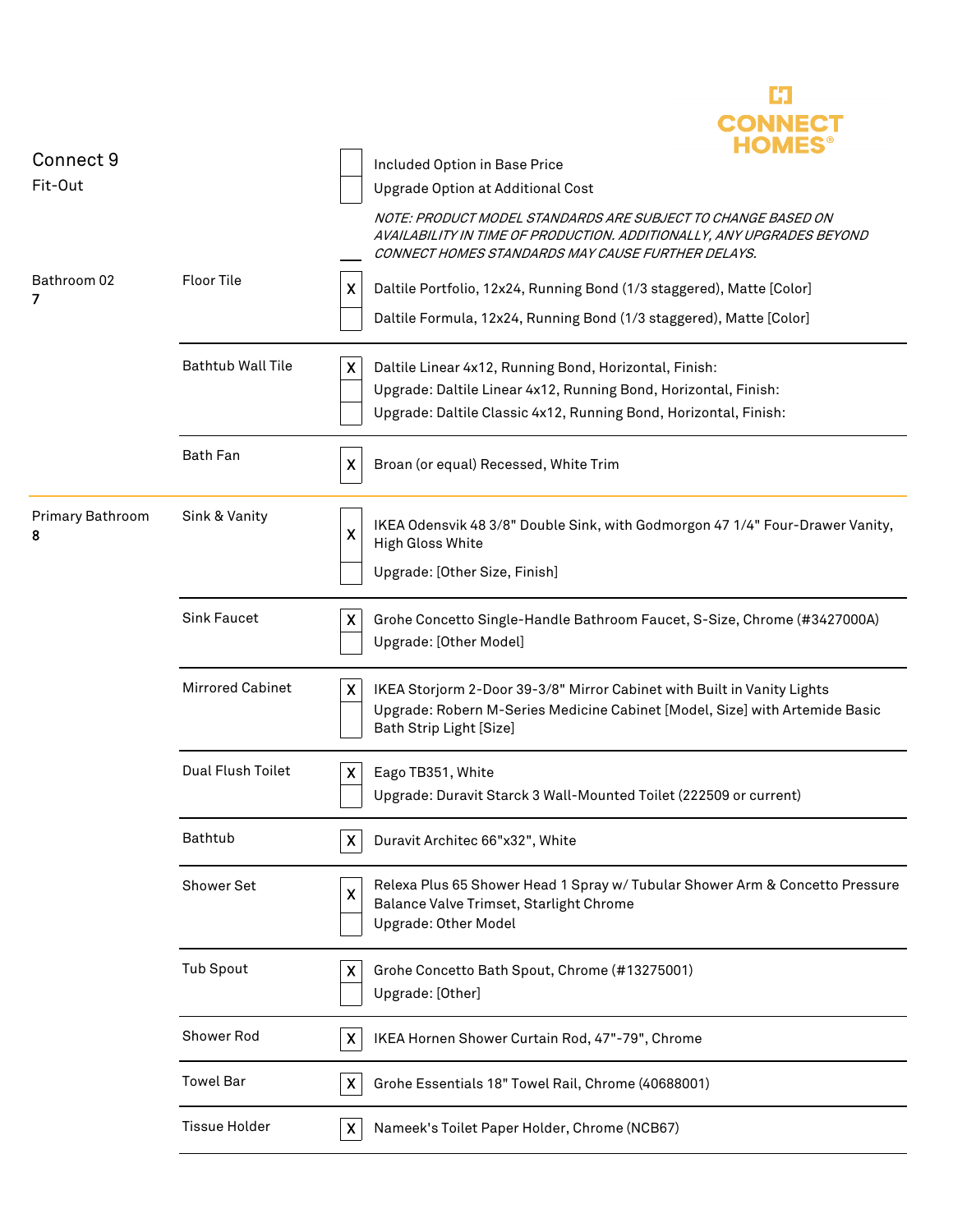|                          |                          | CONNECT                                                                                                                                                                                                                    |
|--------------------------|--------------------------|----------------------------------------------------------------------------------------------------------------------------------------------------------------------------------------------------------------------------|
| Connect 9<br>Fit-Out     |                          | Included Option in Base Price<br>Upgrade Option at Additional Cost                                                                                                                                                         |
|                          |                          | NOTE: PRODUCT MODEL STANDARDS ARE SUBJECT TO CHANGE BASED ON<br>AVAILABILITY IN TIME OF PRODUCTION. ADDITIONALLY, ANY UPGRADES BEYOND<br>CONNECT HOMES STANDARDS MAY CAUSE FURTHER DELAYS.                                 |
| Primary Bathroom<br>8    | <b>Floor Tile</b>        | X<br>Daltile Portfolio, 12x24, Running Bond (1/3 staggered), Matte [Color]                                                                                                                                                 |
|                          |                          | Daltile Formula, 12x24, Running Bond (1/3 staggered), Matte [Color]                                                                                                                                                        |
|                          | Shower Floor Tile        | X<br>Daltile Portfolio, 12x24, Running Bond (1/3 staggered), Matte [Color]<br>Daltile Formula, 12x24, Running Bond (1/3 staggered), Matte [Color]                                                                          |
|                          | <b>Bathtub Wall Tile</b> | X<br>Daltile Linear 4x12, Running Bond, Horizontal, Finish:<br>Upgrade: Daltile Linear 4x12, Running Bond, Horizontal, Finish:<br>Upgrade: Daltile Classic 4x12, Running Bond, Horizontal, Finish:                         |
| Primary<br>Bathroom<br>8 | <b>Shower Wall Tile</b>  | $\boldsymbol{\mathsf{X}}$<br>Daltile Linear 4x12, Running Bond, Horizontal, Finish:<br>Upgrade: Daltile Linear 4x12, Running Bond, Horizontal, Finish:<br>Upgrade: Daltile Classic 4x12, Running Bond, Horizontal, Finish: |
|                          | <b>Bath Fan</b>          | Broan (or equal) Recessed, White Trim<br>X.                                                                                                                                                                                |
| Laundry<br>9             | Washer                   | Roughs Only<br>$\boldsymbol{\mathsf{X}}$                                                                                                                                                                                   |
|                          | Dryer                    | $\boldsymbol{\mathsf{X}}$<br>Roughs Only                                                                                                                                                                                   |
| Garage<br>10             | Garage Door              | $\boldsymbol{\mathsf{X}}$<br>Flush Panel Smooth Steel Garage Door, Color: Black or White                                                                                                                                   |
|                          | Garage Interior Light    | Lithonia Lighting 48" LED Wrap Flush Mount Light, FMLWL Linear<br>$\boldsymbol{\mathsf{X}}$                                                                                                                                |
|                          | Garage Exterior Light    | Hinkley Atlantis 1646 Outdoor LED Downlight, Satin Black<br>X                                                                                                                                                              |
|                          | <b>Garage Swing Door</b> | 20-Minute Fire-Rated Door, Plastpro or Equal<br>X                                                                                                                                                                          |
|                          | Garage Outlets           | Leviton Decora Series, White<br>X                                                                                                                                                                                          |